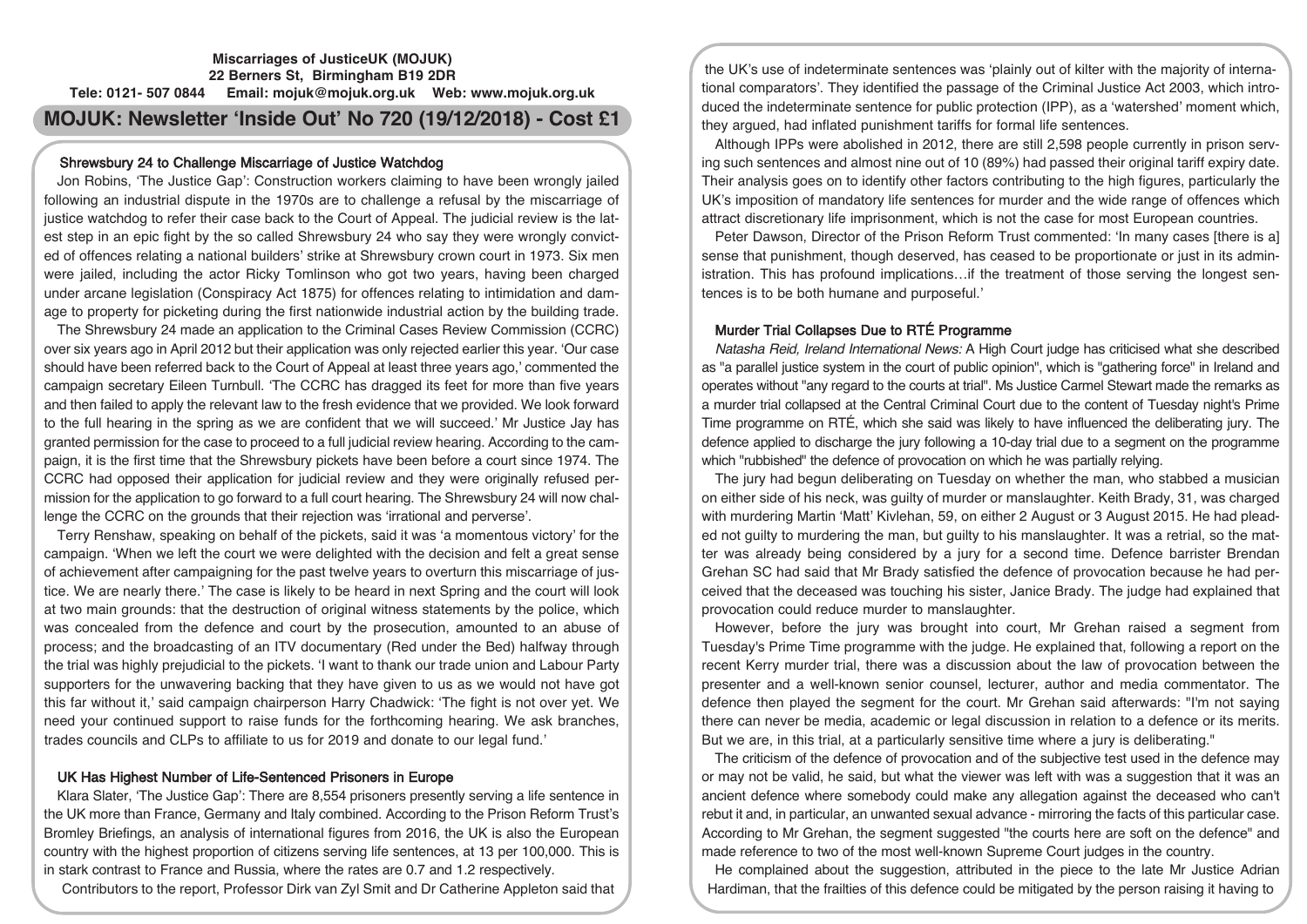get into the witness box to explain what they did and be open to cross-examination. Mr Grehan said that he couldn't find this comment in any of Mr Justice Hardiman's judgements.

He added: "It leaves the jury in the situation where they've heard directions from you but now may have been exposed to the view that judges of the Supreme Court don't agree with the law in respect of this matter. The application I'm bound to make is one to have the jury discharged as there's a real risk and danger that contamination may have taken place."

Paul Murray SC, prosecuting, said he could not think of any case either where Mr Justice Hardiman had expressed the view about the accused getting into the witness box. However, he said that he was not too sure that it was absolutely and necessarily fatal to the case.

Both barristers agreed that, if none of the jury had seen it, that could be the end of the matter so long as the piece would be taken off the internet.

However, it emerged that five of the members of the jury had watched the segment and it had been discussed among them the next morning. With great regret, Ms Justice Stewart said she was left with no option but to discharge the jury. The judge commented that "some sort of parallel justice system in the court of public opinion" was "effectively gathering force" in this country "without any regard to the courts at trial". She added: "You have to sit through a criminal trial from beginning to end to get the full picture. In this day of instant communications and instant response, this parallel running commentary ongoing in both media and on other public platforms and social media comment is quite concerning."

Noting that another trial in the Central Criminal Court had collapsed over the past fortnight due to such coverage, she said courts may have to return to sitting late at night and sequestering juries to a hotel, "if this type of running commentary continues where trials are ongoing". Mr Brady was remanded to 17 December, when a date will be set for his third trial.HH

Well-heeled: Dozens of pairs of designer trainers seized from a convicted gangster are set to be auctioned to raise money for fighting crime. A total of 55 pairs of trainers, together worth almost £20,000, were seized from Isaiah Hanson-Frost, 22, after his arrest. He is currently serving a six-year jail term for shooting a car of rival gang members in Gloucester last November. The designer trainers will now be auctioned under the Police Property Act. Detective Inspector Dave Shore-Nye of Gloucestershire Constabulary said: "We often see the reason for someone to commit crime is down to their own personal greed and to make money. "We are keen to put a stop to anyone who is living a lavish lifestyle which has been funded through crime and this shows the level Gloucestershire Constabulary will go to in order to strip a criminal of their assets and then put the money to good use."

# Computer Says 'No': Fraud Algorithm Denies Tens of Thousands Justice

Scottish Legal News: Fraud victims have been denied justice after a computer algorithm dismissed four-fifths of reported cases. The Sunday Telegraph reports that 80 per cent of fraud incidents reported to the police in 2017-18 were rejected. In total, 237,200 of the 293,900 reports made to the police were sifted out by what officials called the National Fraud Intelligence Bureau's "brain", which filters for crimes worth more than £100,000 or those that have investigative leads. Two per cent of reported frauds have resulted in convictions. Yvette Cooper, chairman of the Commons Home Affairs Committee, said: "This is giving criminals a free ride, even though these crimes can be devastating for people who lose all their savings through fraud. "It shows how badly overstretched the police are, and also how they are struggling to

keep up with the changing pattern of new online crime." Police said the algorithm concentrates on "significant" value frauds, cases with leads and those posing the biggest threat. Detective Chief Superintendent Pete O'Doherty, City of London Police's head of crime and cybercrime said: "We should investigate more but I believe that for a proportion of crimes, enforcement is not the answer. If you find and arrest that offender, is he going to come out of prison, even if he gets to prison, and do it again? The answer is probably yes. Is it better for the public to understand how he committed that crime and remove the opportunity for that offender?" He added: "The question is how the police upskills itself at the pace at which it is required."t

# Culpable Homicide Reform Could Bring Greater Precision to the Law

James Varney, Scottish Legal News: Proposed reforms to Scotland's culpable homicide laws aim to make it easier for businesses or organisations to be held to account if they cause deaths. While the differences between Scots law and English law run deep – from the origins of some of our rules in Roman law compared with the mainly common law heritage south of the border – one of the most obvious variations between the two systems is the different words used for the same, or similar, crimes. The English have 'arson', we have 'fire-raising'; they have 'burglary', we have 'house-breaking'; they have 'manslaughter', we have 'culpable homicide'. It may not be a term that's in common usage, but few crimes are as serious as culpable homicide. A murder may have been committed in Scotland where the perpetrator intended to kill or was wickedly reckless. Where death is caused without such specific intention or wicked recklessness, a conviction for culpable homicide may follow.

A successful prosecution of an individual for culpable homicide operates on long-standing and fairly well-established lines in Scotland. Yet when it comes to convicting a company or organisation of culpable homicide, the lines are not nearly as clear-cut at present. While convictions are regularly secured for breaches of health and safety legislation generally, convicting a company or organisation of culpable homicide is seen to be much harder. The Corporate Manslaughter and Corporate Homicide Act 2007 was brought into force UK-wide to address these matters but some consider that that legislation does not go far enough to provide fully effective and workable law in this area. One of the stumbling blocks is reported to be in identifying the "controlling mind" within a company or organisation. While the board of directors may be the ultimate decision-making body, the day-to-day operations are usually, in medium to large organisations at least, carried out by managers using powers delegated from the board. Directors may be responsible for high-level decision-making but they may not know of, nor have practical control over, the incidental decisions taken by managers below them in the chain of command.

A Member's Bill being proposed for the Scottish Parliament aims to bring greater precision to Scots law in this area. Claire Baker MSP has launched a consultation on a proposed Culpable Homicide (Scotland) Bill that would create two kinds of statutory culpable homicide – where death is caused "recklessly" or by "gross negligence. My proposed legislation would introduce appropriate legal remedies for loss of life where the recklessness or gross negligence of employers, businesses or corporations is proved," explains Baker in the foreword to the consultation paper. "Critically, it would also provide a greater focus on health and safety in organisations and in the workplace, supporting a reduction in fatalities, and changing the culture in Scotland for the better."

This focus on improving health and safety at work is the key factor in Baker's proposal. She points to Scotland's record, which shows there are 17 work-related deaths on average each year, meaning a worker in Scotland is more likely to be killed in their job than a worker in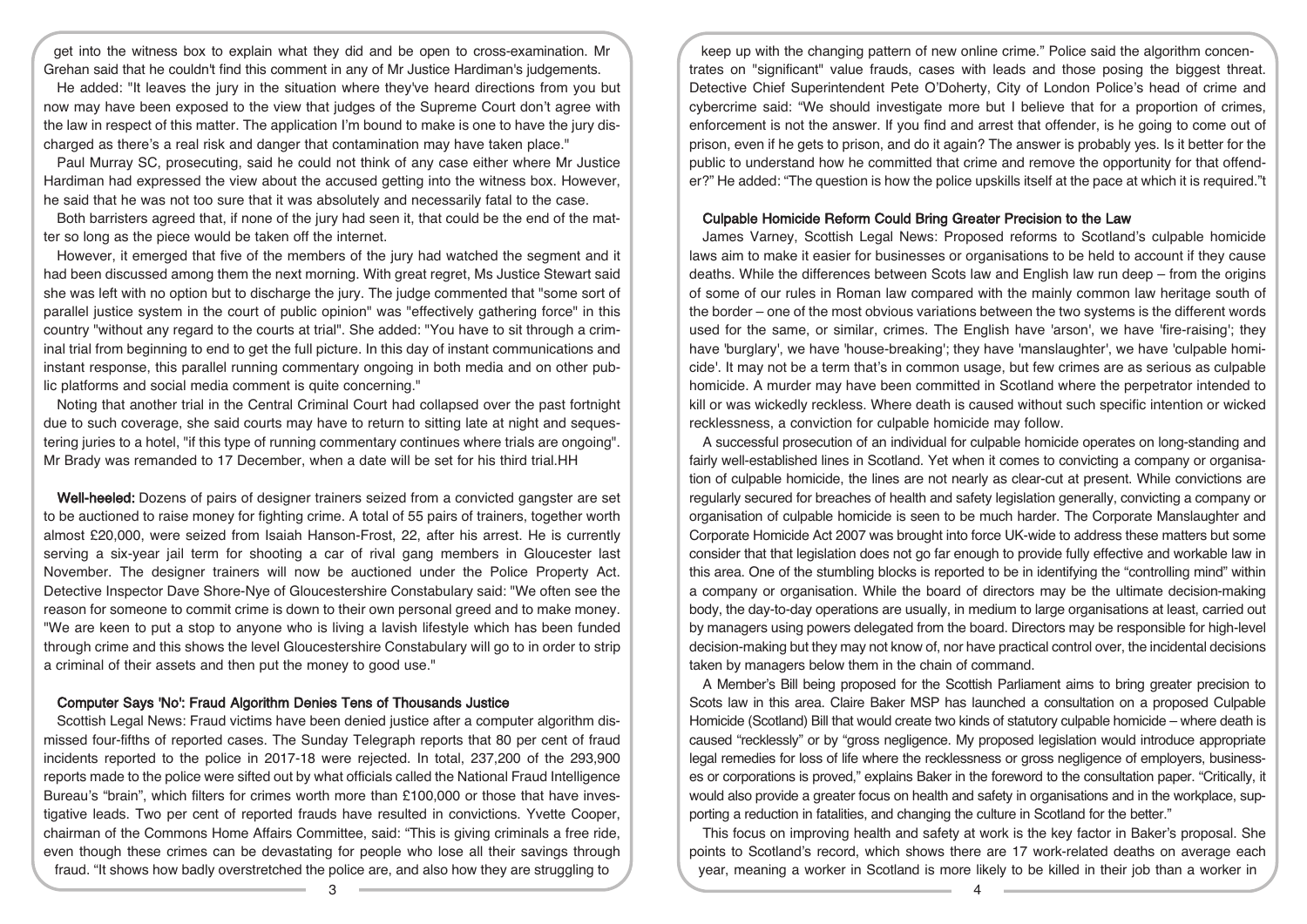England. Baker also wants the families of those killed to receive justice. She feels culpable homicide convictions – and appropriate sentences – would recognise the severity of the crimes committed. Baker's proposed offences would be in addition to the existing offences under common law, rather than acting as a substitution for those. The definitions of "recklessness" and "gross negligence" should, Baker contends, follow those under the draft Scottish Criminal Code. Baker further proposes that "duty of care" should be defined in the legislation "to make it clear employers' responsibility to employees in this context". The phrase "duty of care" is a well-known and fundamental part of civil law but is not one traditionally associated with criminal law. "I also propose enabling the courts to 'aggregate' the actions of different officeholders at different times," adds Baker. "This provision is not in the Code, but I am convinced it is important that it be included to clarify liability of an organisation when an incident is the result of actions over a number of years." The consultation on Baker's proposed Bill closes on 15 February 2019. Companies and their insurers will be keeping a close look-out for reactions to the proposals from ministers, other MSPs and the wider legal and business community to study whether the proposal will receive backing and whether it might begin progressing through Holyrood.

### One Million People Living in Housing Legal Aid Advice 'Deserts'

Jon Robins, 'The Justice Gap': Up to a million people live in legal aid 'deserts' with no access to housing lawyers and 15 million live in parts of the country where there is just a single lawyer, according to figures collected by the BBC. The BBC's Shared Data Unit, drawing on Ministry of Justice stats since 2011-12 before the implementation of the LASPO cuts, reports that there are just four legal aid providers for welfare cover in Wales and the South West while 41 cover London and the South East, and almost half of all community care legal aid providers are based in London. Nimrod Ben-Cnaan, head of policy at the Law Centres Network, told the BBC that the legal aid market was 'failing' as cuts 'shattered local ecologies of advice'. 'Legal aid deserts appear when there are not enough local providers of legal assistance, normally because of the Legal Aid Agency's preference of fewer, larger agencies, meaning that if those pull out of a local area there is little provision,' he said.

# Jailed Solicitor's Conviction Quashed On Appeal

A solicitor jailed earlier this year for wilfully neglecting her 79-year-old mother has had her conviction quashed on appeal. In Kurtz v R, three Court of Appeal judges ruled that Oxford Crown Court erred in sentencing Emma-Jane Kurtz under section 44 of the Mental Capacity Act 2005 because the prosecution had not established that Kurtz could reasonably have believed that her mother lacked capacity to look after herself. According to the judgment, this is the first time the relevant provisions of the Mental Capacity Act had been considered by the Court of Appeal. Kurtz, a solicitor specialising in elderly care cases, was convicted in April after her mother, for whom she held enduring power of attorney, was found dead on a sofa at the family's Didcot home in 2014. She was sentenced to 30 months in prison.

The appeal judgment states that, at the Crown court, the trial judge directed the jury that a charge under section 44(1)(b) did not require proof of lack of capacity. However the appeal found that under the act it was not sufficient just to show that the defendant had been granted power of attorney and wilfully neglected the deceased. 'That means the judge misdirected the jury in a material way and we are satisfied that the appellant's conviction is therefore unsafe.' The judgment adds: 'We have every sympathy for the trial judge,' noting that he had

to interpret the statutory provision without Court of Appeal authority and against the background of criticism by the Court of Appeal over the drafting of section 44. However the failure to direct the jury that the offence created by the section applies only in cases where the neglected person lacks capacity - or the defendant reasonably believes to lack capacity - is fatal to the safety of the conviction.

#### Stansted 15 Convictions A 'Crushing Blow For Human Rights In UK'

Two of the activists convicted of terrorism offences for blocking the takeoff of an immigration removal charter flight at Stansted airport have spoken of their shock at the verdicts, describing the outcome as an "unprecedented crackdown on the right to protest". In a prosecution that has been condemned by human rights groups, Alistair Tamlit and Benjamin Smoke and the other members of the so-called Stansted 15 were convicted on Monday of endangering the safety of the airport in March 2017. The court had heard how they used lock-on devices to secure themselves around a Titan Airways Boeing 767 chartered by the Home Office, as the aircraft waited on the asphalt at the airport in Essex to remove undocumented immigrants to Nigeria, Ghana and Sierra Leone.

After nearly three days of deliberations, following a nine-week trial, a jury at Chelmsford crown court found the defendants, all members of campaign group End Deportations, guilty of intentional disruption of services at an aerodrome. They were found guilty under the 1990 Aviation and Maritime Security Act, a law passed in response to the 1988 Lockerbie bombing..

The verdict – described by Amnesty International as a "crushing blow for human rights in the UK" – came after the judge, Christopher Morgan, told the jury to disregard all evidence put forward by the defendants to support the defence that they acted to stop human rights abuses, instructing jurors to only consider whether there was a "real and material" risk to the airport. In legal arguments made without the jury present, which can now be reported, defence barristers had called for the jury to be discharged after Morgan gave a summing up which they said amounted to a direction to convict. The judge had suggested the defendants' entry to a restricted area could be considered inherently risky.

In interviews with the Guardian, Tamlit and Smoke described their dismay at the news but insisted that their actions had been justified by the "brutal" and "racist" deportation policy which they were protesting against. "We were charged with endangering life but we took the actions at Stansted to try to protect life. That point needs to keep on being put into the spotlight," said Smoke. "As a result of what we did 11 people who were on that flight are still in the UK appealing against their removals. That's something for us to hold on to." The group will be sentenced at a later date, are hoping that they will be given non-custodial sentences, though the offences carry a maximum sentence of life imprisonment. Their legal team has started preparing an appeal. Damien Gayle and Diane Taylor, Guardian.

#### Home Office Guilty of Harm, Not Us: Stansted 15 Respond to Guilty Verdict

'Out of control' Home Office should have been in the dock, not us: The Stansted 15 protesters, who stopped a government deportation flight from taking off in March last year, have been found guilty of breaching terror laws. After 9 weeks the jury found all fifteen defendants guilty of intentional disruption of services and endangerment at an aerodrome under the 1990 Aviation and Maritime Security Act – a controversial use of terror-related law. The Stansted 15 were accused by the government of putting the safety of the airport and passengers at risk, a charge rejected by all 15 defendants. The trial followed a peaceful action which stopped a chartered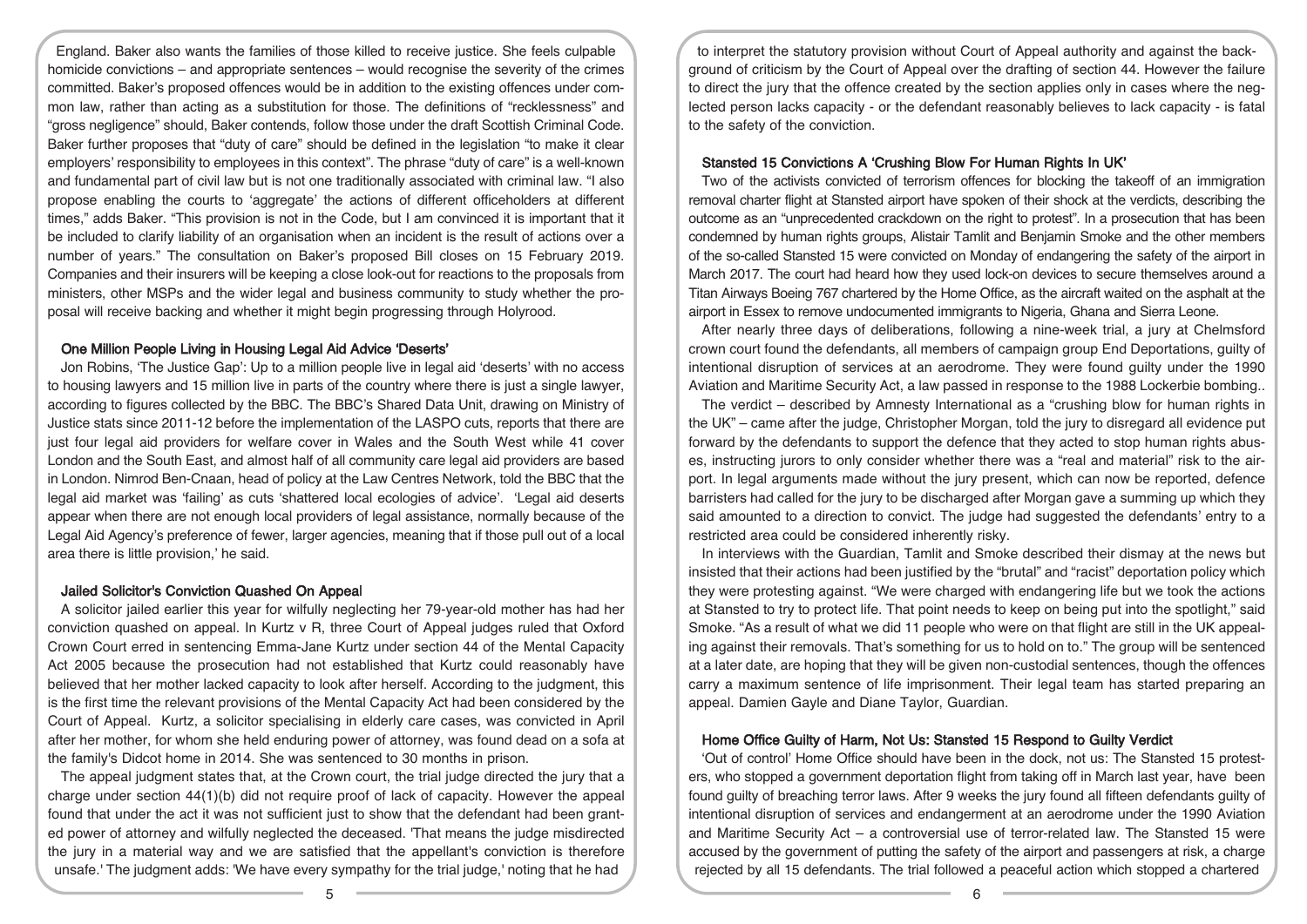deportation flight from taking off in March 2017. Sentencing will take place on February 4th. Responding to the verdict in a statement the Stansted 15 said: "We are guilty of nothing more than intervening to prevent harm. The real crime is the government's cowardly, inhumane and barely legal deportation flights and the unprecedented use of terror law to crack down on peaceful protest. We must challenge this shocking use of draconian legislation, and continue to demand an immediate end to these secretive deportation charter flights and a full independent public inquiry into the government's 'hostile environment'." "Justice will not be done until we are exonerated and the Home Office is held to account for the danger it puts people in every single day. It endangers people in dawn raids on their homes, at detention centres and on these brutal flights. The system is out of control. It is unfair, unjust and unlawful and it must be stopped."

Melanie Strickland, one of the defendants, said: "To be found guilty of a terror-related charge for a peaceful protest is devastating for us, and profoundly disturbing for democracy in this country. It's the Home Office's brutal, secretive and barely legal practice of mass deportation flights that is putting people in danger, and their 'hostile environment' policy that is hurting vulnerable people from our communities. It's the Home Office that should have been in the dock, not us." A man who was set to be deported on the flight but has since been granted a right to remain in the UK said: "The Stansted 15 have been found guilty of breaching a barely used terror law. Though the jury were convinced that their actions breached this legislation, there's no doubt in my mind that these 15 brave people are heroes, not criminals. For me a crime is doing something that is evil, shameful or just wrong – and it's clear that it is the actions of the Home Office tick all of these boxes – and the Stansted 15 were trying to stop the real crime being committed. 'As the Stansted 15 face their own purgatory – awaiting sentences in the following weeks – I will be praying that they are shown leniency. Without their actions I would have missed my daughter's birth, and faced the utter injustice of being deported from this country with having my now successful appeal heard. My message to them today is to fight on. Their cause is just, and history will absolve you of the guilt that the system has marked you with.'

Raj Chada, Partner from Hodge Jones & Allen, who represented all 15 of the defendants said: "We are deeply disappointed by today's verdicts. In our view it is inconceivable that our clients were charged under counter terrorism legislation for what was a just protest against deporting asylum seekers. Hodge Jones & Allen previously represented 13 defendants who protested at Heathrow in similar circumstances to the 15 at Stansted, yet they were not charged with this draconian legislation. We believe this was an abuse of power by the Attorney General and the CPS as they should never have been charged with these offences. The fact is that the actions of these protestors resulted in two people who were about to be wrongfully deported remaining in the UK."

#### Police Custody: Deaths and Serious Incidents Review

The Minister for Policing and the Fire Service (Mr Nick Hurd): On 30 October 2017, the right hon. Dame Elish Angiolini DBE QC's independent review of deaths and serious incidents in police custody was published, alongside the Government's substantive response. As part of their response, the Government commissioned the Ministerial Council on Deaths in Custody to play a leading role in considering Dame Elish's most complex recommendations. Today, as co-chair of the Ministerial Board on Deaths In Custody—alongside Jackie Doyle-Price MP and Rory Stewart OBE MP—I report on the progress made in delivering this work programme. We have made good progress in addressing Dame Elish's recommendations, although, of course, there remains more to do. First, we have focused on support for families, which includes work on the provision of legal aid for

bereaved families, making inquests more sympathetic to their needs and improving the information available immediately after an incident. Secondly, we have worked to ensure that organisations are held to account when a death in police custody occurs. We have reformed the Independent Office for Police Conduct to strengthen its independence and improve the timeliness of its investigations, and we have introduced reforms to strengthen the police discipline regime. Thirdly, and above all, we are committed to preventing deaths in police custody. We have significantly restricted the use of police stations as places of safety, the National Police Chiefs' Council is driving progress in national training and assessing the health of detainees, and the Government are investing record levels in mental health, among other measures.

Every death in police custody is a tragedy. The impact is devastating on their loved ones. Dame Elish's report has been a catalyst for change, and in my role as co-chair of the Ministerial Board on Deaths in Custody, I am determined that we sustain momentum in addressing the difficult issues at hand. We will deliver a year two work programme which will continue to prioritise preventing deaths in police custody and in the tragic instances that they do occur, holding organisations to account and improving support for families. I would like to thank Dame Elish again for her far-reaching contribution to this important issue, and Deborah Coles, who advised Dame Elish's review, for her continued passion to enact change. Most importantly, I would like to thank the families who contributed to Dame Elish's review and who continue to share their experiences so that we can learn from them.

# High Court Dismisses Woman's Attempt to Prosecute Police Spy

An environmental campaigner who was deceived by a police spy into a sexual relationship has lost an attempt to have him prosecuted. The campaigner, known as Monica because she was granted anonymity, said the ruling by two high court judges was "appalling and hard to hear". She challenged a decision by the Crown Prosecution Service not to prosecute the undercover officer, Jim Boyling, for the offences of rape, indecent assault, procurement of sexual intercourse and misconduct in public office. She had a six-month relationship with Boyling while he was using a fake identity to infiltrate environmental and animal rights groups. He did not disclose his real identity during the relationship. She said she would never have consented to having a sexual relationship if she had known his real identity.

On Friday 14th December 2018, the lord chief justice, Lord Burnett, and Mr Justice Jay dismissed her legal challenge, ruling that prosecutors had acted correctly when they had decided not to prosecute Boyling. They said Monica's lawyers had argued for a new understanding of the concept of consent in rape and sexual offences, but they ruled "it would be wrong for such a fundamental change in the understanding of consent to be brought about by judges rather than the legislature".

Monica said: "This decision was hard to hear. Employing well-paid state actors to infiltrate the lives, hearts and beds of women activists working toward positive social change, is as much an abuse of state power as it is of individual human rights. It is appalling, yet telling, that the high court judges feel unable to acknowledge this." Undercover officers who infiltrated political groups often had intimate relationships with women without disclosing their real identities. The CPS has prosecuted none of them. The legal challenge by Monica was the first to try to overturn the CPS's stance. Police chiefs have claimed the undercover officers were not permitted under any circumstances to have sexual relations with the people they were spying on.

Monica had been part of the Reclaim the Streets environmental group when she met Boyling in 1997. She started a relationship with him, believing that he shared her political views. He did not inform her that he was a member of an undercover police unit, the Special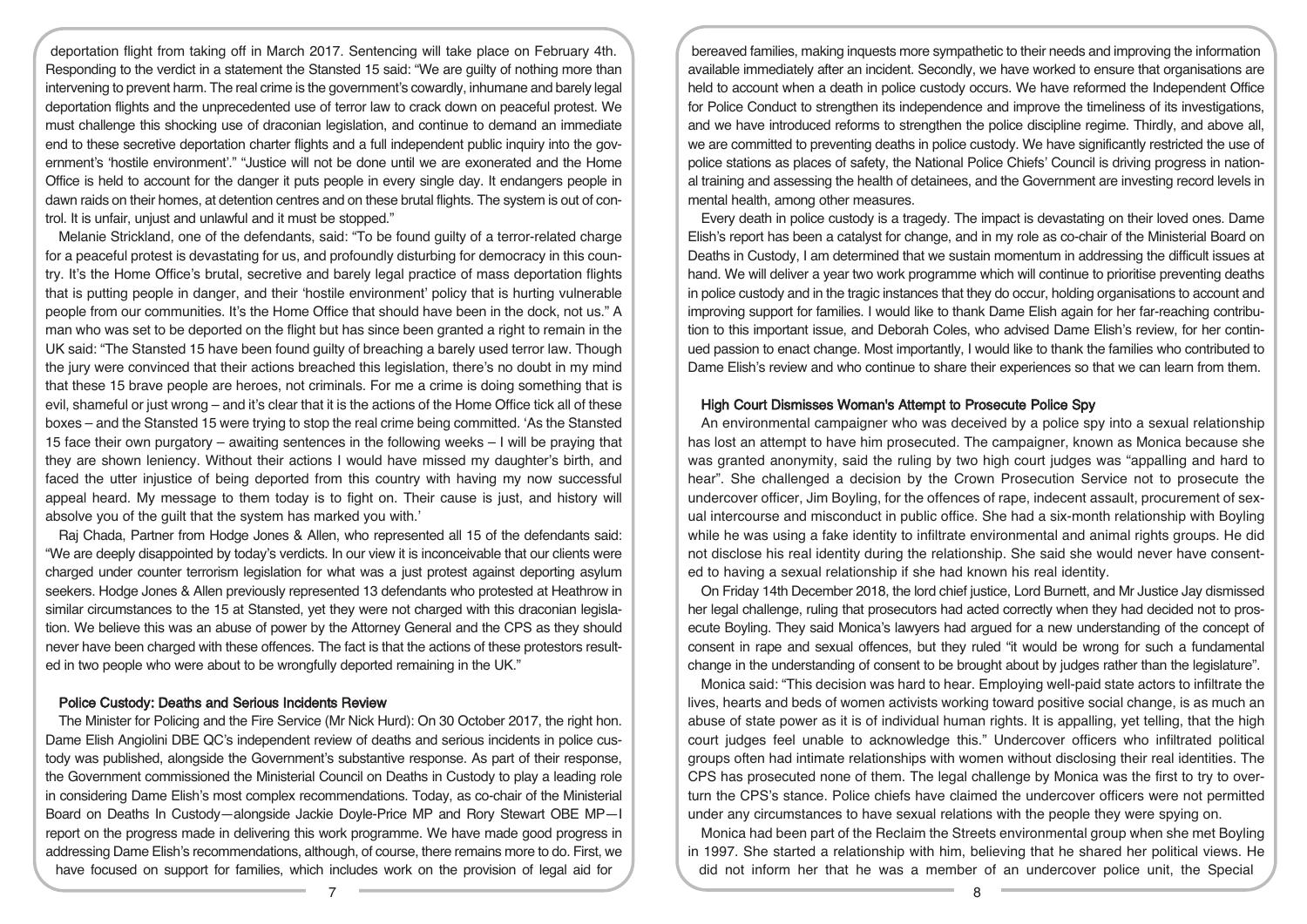Demonstration, that used fake identities to gather information about political activists during long-term deployments. She did not discover the truth until 2011 when Boyling's identity was revealed. Boyling deceived three women into intimate relationships while he was undercover. In May, he was dismissed from the police for gross misconduct. At least 12 women have received compensation from the police after discovering they had been deceived into intimate relationships with undercover officers. The Metropolitan police admitted the relationships were "abusive, deceitful, manipulative and wrong".

# Either Way You're Fucked - Nominal Damages for Technical Unlawful Arrest and Detention

The latest decision of the Court of Appeal in Parker v Chief Constable of Essex Police [2018] EWCA Civ 2788 is important for all police lawyers. The facts are quite detailed but, essentially, where the police perform an unlawful arrest (which would result in unlawful detention), the arrested person will receive only nominal damages where they could and would have been lawfully arrested had the correct procedures been followed.

There is also a second element – which is that the question of whether the police have a reasonable suspicion for the purpose of making an arrest ought to be considered in the round; courts ought not to over-compartmentalise the issue by analysing each factor separately.

The first point is straight-forward to explain. A decision was taken to arrest Michael Parker, more commonly known as Michael Barrymore, following a re-investigation into the death of Stuart Lubbock at his home. In order to avoid inadvertent disclosure of information, officers involved in the operation were given limited information, save for the intended arresting officer DC Jenkins, who was briefed on the arrest plan and grounds. Unfortunately, DC Jenkins was delayed in traffic, with the result that a police sergeant ordered another constable, who had not been briefed on the grounds, to make the arrest.

The judge at first instance held, just about, that there were reasonable grounds for suspicion justifying Mr Parker's arrest. Unfortunately, those grounds were not known or held by the arresting officer, rendering the arrest unlawful – see O'Hara v Chief Constable of the RUC [1996] UKHL 6; [1997] AC 286 – a decision which should be etched on the inside eyelids of every arresting officer. The Chief Constable had, therefore, conceded the unlawfulness of the arrest but submitted that any damages ought to be nominal, because had Mr Parker been arrested by DC Jenkins – as he ought to have been – he could, and would, have been lawfully arrested and had therefore suffered no loss.

The Court of Appeal (overturning the decision of the High Court) agreed. It relied on the decision of R (Lumba) v Sec State for the Home Dept [2011] UKSC 12; [2012] 1 AC 245, which held that a person would suffer no loss or damage as a result of an unlawful exercise of a power to detain if the power could have been lawfully exercised [91]. Essentially, it was necessary to examine what would have happened had things been done as they should have been done [100]. Here, the Court of Appeal held that if the officers had been alert to their O'Hara obligations, either the arrest would have awaited DC Jenkins' arrival, or she would have sufficiently briefed the arresting officer – with the result that the arrest would have been lawful [107]. Or, put another way, if things had been done as they should have been done, a lawful arrest would have been effected [132]. In those circumstances, no harm had ultimately been caused. The court cautioned that this was not to encourage sloppy practice but, rather, reflected actual loss. It recognised the distinction to be drawn between those who would have been arrested in any event and those who would not [108].

The second element of the case concerned reasonable suspicion. The Court of Appeal held that courts should not over-compartmentalise the information and seek to analyse (and possibly

undermine) each, piece by piece, following Armstrong v Chief Constable of West Yorkshire Police [2008] EWCA Civ 1582 and Buckley v Chief Constable of Thames Valley [2009] EWCA Civ 356 [115]. In the real world, police officers are bound to weigh all material, not just selected parts, in deciding whether there were reasonable grounds for suspecting and arresting a person [116]. The Court of Appeal upheld the High Court's finding that there was reasonable suspicion to arrest – but indicated obliquely that the High Court was, perhaps, a bit cautious in its finding [117]-[119].

**Commentary:** This is undoubtedly an important case for all practitioners – and affirms the application of Lumba to police arrests and detention. Importantly, issues of causation cannot be relied upon to cure unlawfulness. As the court said in Lumba, there is no causation element in the tort of false imprisonment (unlike in negligence): false imprisonment is actionable per se, without proof of damage. It is no defence to an unlawful arrest that an officer could and would have acted lawfully. It may be that part of the justification for a claimant's bringing a claim for unlawful arrest and detention and/or a breach of article 5 is that they seek a declaration that the police have acted unlawfully. That remains unaffected. However, such a victory may be pyrrhic where a court goes on to find that the failures were technical rather than substantive. In such circumstances, damages are likely to be nominal – reflecting, as the Court of Appeal said, the lack of any real loss.

It might be said that the extension of Lumba in this way undermines the importance of interferences with fundamental rights. Or that it encourages what the Court of Appeal said it should not – sloppy practice. It certainly may affect other elements of police law claims – for instance a failure by police officers to conduct detention reviews required by Police and Criminal Evidence Act 1984 s40. It is worth recalling the definition of nominal damages from The Mediana [1900] AC 113, 116 (HL) (Earl of Halsbury LC): 'Nominal damages' is a technical phrase which means that you have negatived anything like real damage, but that you are affirming by your nominal damages that there is an infraction of a legal right which, though it gives you no right to any real damages at all, yet gives you a right to the verdict or judgment because your legal right has been infringed.

That is what Parker affirms – the principle of injuria sine damno, that the police's violation of legal rights without harm, loss or damage merits nominal damages only.

# Inquest Rules Woman's Death in HMP Bronzefield Due to Neglect,

Eric Allison, Guardian: A woman's death in prison was caused by neglect and a lack of basic healthcare, an inquest jury has ruled. Natasha Chin, 39, was found unresponsive in her cell at HMP Bronzefield in Surrey in 2016. She had been in the prison for less than 36 hours. After telling staff she was unwell and being placed on the jail's specialist drug and alcohol wing, Chin vomited continuously for nine hours but did not receive medical attention or her prescribed medication.

The prison, run by outsourcing giant Sodexo, is the most expensive women's prison in England. The prison and probation service annual report and accounts 2017/18 show that at Bronzefield the cost per prisoner is £66,294, at least £10,000 more expensive than any other women's jail.

The jury at Woking coroner's court were told that on the morning of her death, her condition worsened and she started vomiting profusely. Chin had a history of depression, poor physical health, and alcohol and drug dependency. Despite her ongoing condition, healthcare staff failed to respond to requests by prison officers to attend to her. Expert medical witnesses told the inquest that if Chin's condition been properly monitored and responded to, her vomiting would have been less severe. If she had been transferred to hospital, it is likely she would have survived, they said. After three weeks of evidence, the inquest jury concluded that her death was caused "by a systemic failure, which